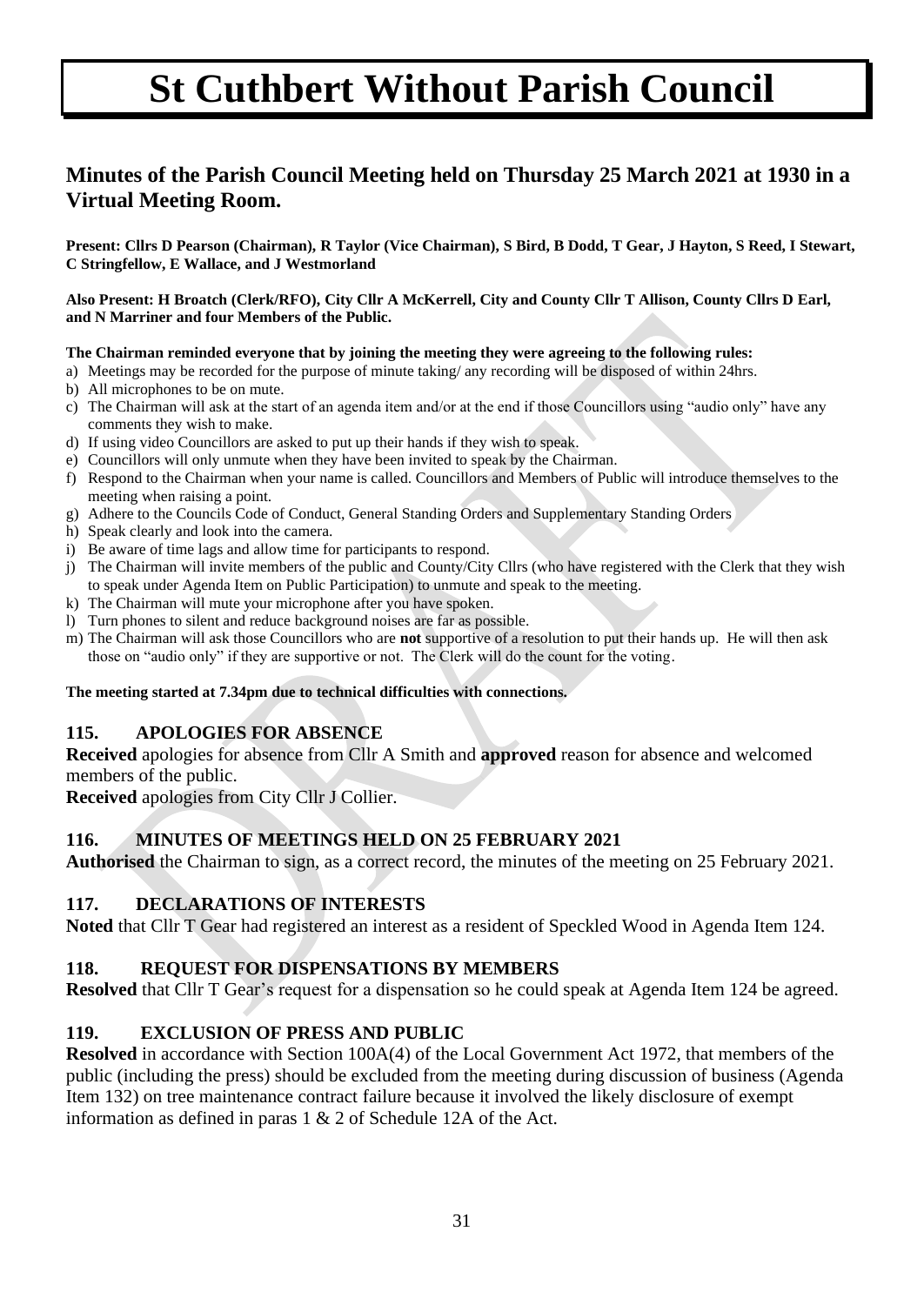### **120 PUBLIC PARTICIPATION**

**Noted** the concerns raised by Members of the Public attending the meeting and the petition received (with 31 signatories) all were raising concerns about the Planning Application Ref 21/0174 and asking the Parish Council to object to the application.

**Noted** reports from County and City Councillors.

Cllr T Allison offered to speak at the Planning Meeting about 21/0174.

Cllr D Earl reported on progress with issues raised at last meeting and reported speeding gun to be deployed at Garlands Road.

Cllr N Marriner reported that grant application for contribution to cost of purchasing and installing notice board at The Ridings had been successful.

Cllr A McKerrell advised she had written to Planning Dept. about the concerns raised regarding Planning Application 21/0174 having received a copy of the petition.

## **121. CARLISLE SOUTH LINK ROAD**

**Noted** and **resolved** not to respond to the answers from Cumbria County Council to the questions raised at the January 2021 meeting.

### **122. ST CUTHBERT'S GARDEN VILLAGE**

**(1) Noted** the minutes of the MAG Meeting in January 21.

**(2) Noted** feedback from Parish Cllr S Reed from MAG Meetings.

**(3) Noted** that City Council will report to the next Parish Council Meeting on the outcomes of the consultation exercise.

### **123. PLANNING**

**(1) Resolved** to submit objection to the following application:

| 21/0174                                                                 | L/A The Green,                 | Variation of Condition 2 (Approved Documents) of                                                                                                                                                                                                                                                                                                                                                                                                                                                                                                                                                                                                                                                  |  |  |  |  |
|-------------------------------------------------------------------------|--------------------------------|---------------------------------------------------------------------------------------------------------------------------------------------------------------------------------------------------------------------------------------------------------------------------------------------------------------------------------------------------------------------------------------------------------------------------------------------------------------------------------------------------------------------------------------------------------------------------------------------------------------------------------------------------------------------------------------------------|--|--|--|--|
|                                                                         | Wreay CA4 0RL                  | Previously Approved Permission 19/0066 (Erection of 2No                                                                                                                                                                                                                                                                                                                                                                                                                                                                                                                                                                                                                                           |  |  |  |  |
|                                                                         |                                | Detached Dwellings (Revised Application)) To Amend                                                                                                                                                                                                                                                                                                                                                                                                                                                                                                                                                                                                                                                |  |  |  |  |
|                                                                         |                                | Plans to Include 1 No Dwelling with Revised Design                                                                                                                                                                                                                                                                                                                                                                                                                                                                                                                                                                                                                                                |  |  |  |  |
|                                                                         |                                |                                                                                                                                                                                                                                                                                                                                                                                                                                                                                                                                                                                                                                                                                                   |  |  |  |  |
| <b>Resolved</b> to submit no observations on the following application: |                                |                                                                                                                                                                                                                                                                                                                                                                                                                                                                                                                                                                                                                                                                                                   |  |  |  |  |
| $21/021$ $\tau$                                                         | $\mathbf{r}$ .<br><sub>n</sub> | $\mathcal{C}$ $\mathcal{C}$ $\mathcal{C}$ $\mathcal{C}$ $\mathcal{C}$ $\mathcal{C}$ $\mathcal{C}$ $\mathcal{C}$ $\mathcal{C}$ $\mathcal{C}$ $\mathcal{C}$ $\mathcal{C}$ $\mathcal{C}$ $\mathcal{C}$ $\mathcal{C}$ $\mathcal{C}$ $\mathcal{C}$ $\mathcal{C}$ $\mathcal{C}$ $\mathcal{C}$ $\mathcal{C}$ $\mathcal{C}$ $\mathcal{C}$ $\mathcal{C}$ $\mathcal{$<br>$\mathbf{D}$ $\mathbf{E}$ $\mathbf{E}$ $\mathbf{E}$ $\mathbf{E}$ $\mathbf{E}$ $\mathbf{E}$ $\mathbf{E}$ $\mathbf{E}$ $\mathbf{E}$ $\mathbf{E}$ $\mathbf{E}$ $\mathbf{E}$ $\mathbf{E}$ $\mathbf{E}$ $\mathbf{E}$ $\mathbf{E}$ $\mathbf{E}$ $\mathbf{E}$ $\mathbf{E}$ $\mathbf{E}$ $\mathbf{E}$ $\mathbf{E}$ $\mathbf{E}$ $\mathbf{$ |  |  |  |  |

21/0215 Beech House, Brisco CA4 0QZ Erection of Single Storey Rear Extension to Provide Sunroom/Lounge

**(2) Noted** the following applications were granted approval by the Planning Authority;

| $\mathbf{w}$          |                           |                                                          |  |  |  |  |  |
|-----------------------|---------------------------|----------------------------------------------------------|--|--|--|--|--|
| 21/0021               | 21 Newbiggin Road         | Replacement Fence and Gates (max height 1.85m)           |  |  |  |  |  |
|                       | Durdar CA2 4UJ            | Comprising Timber Panels, Concrete Posts, and Gravel     |  |  |  |  |  |
|                       |                           | Boards With Matching Brick Piers and Low Wall (Revised   |  |  |  |  |  |
|                       |                           | Application)                                             |  |  |  |  |  |
| $20/0844$ (Outline or | L/A Carwinley,            | Erection of 2No Detached Dwelling                        |  |  |  |  |  |
| Revised               | Durdar Road CA2           |                                                          |  |  |  |  |  |
| Application)          | 4SB                       |                                                          |  |  |  |  |  |
| 20/0851               | <b>Brisco Hill Brisco</b> | Demolition of Existing Piggery; Erection of Storage Barn |  |  |  |  |  |
|                       | CA400Z                    |                                                          |  |  |  |  |  |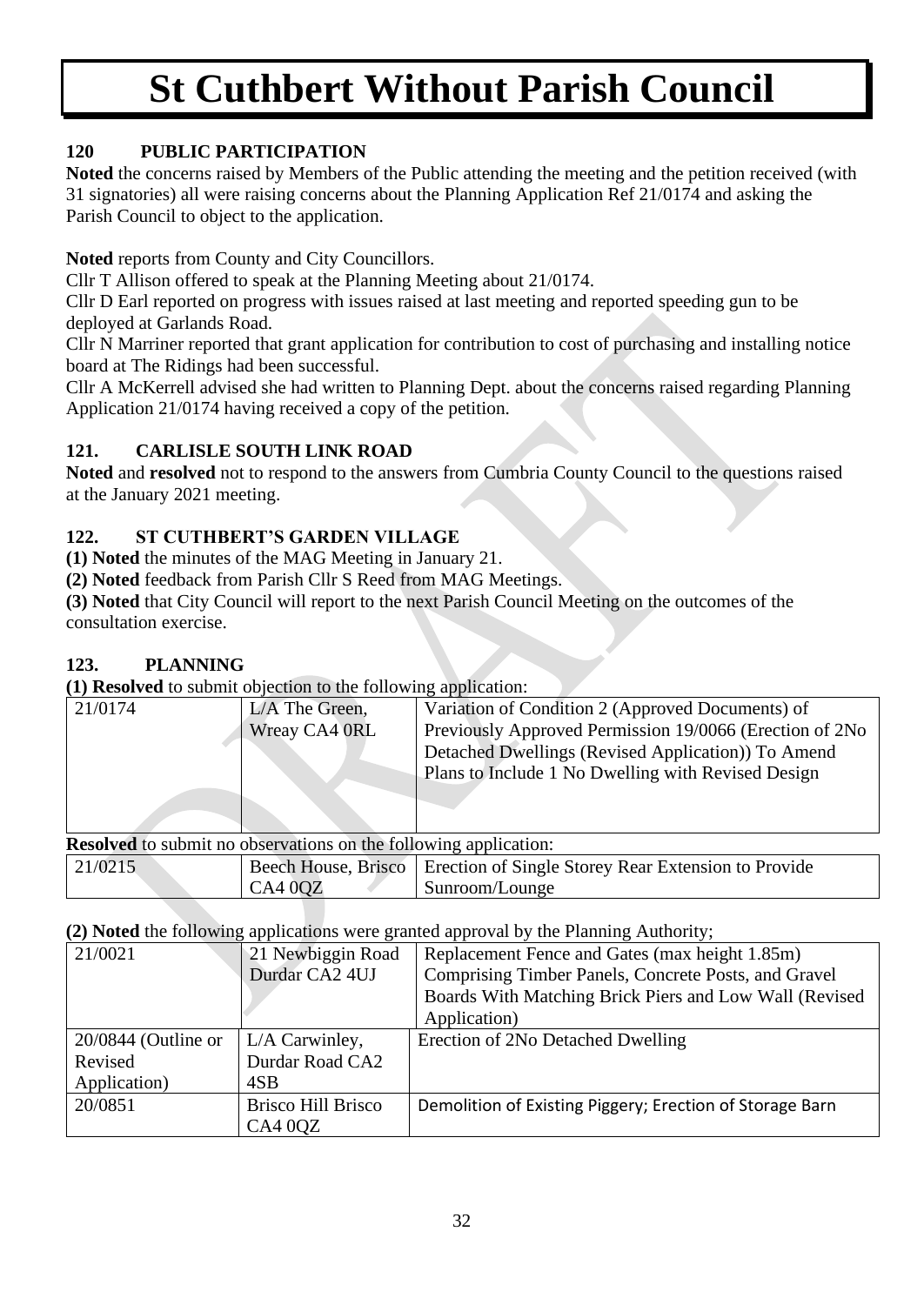| 21/0054 | Bridge Brae, Garlands<br>Road, CA1 3SU | Conversion and Extension To Detached Garage to Provide<br><b>Additional Accommodation</b>         |
|---------|----------------------------------------|---------------------------------------------------------------------------------------------------|
| 21/0062 | 445 Durdar Rd, CA2<br>4TT              | Erection of Single Storey Side and Rear Extension To Provide<br>Utility, Kitchen and Sitting Room |

**Resolved** that the Clerk bring a report to the next meeting on the implications of Neighbourhood Planning and Parish Plans for planning matters.

### **124. DEVELOPMENT AT SPECKLED WOOD**

**To note** that the Clerk has been made aware of concerns about the development at Speckled Wood. Parishioners are concerned about the visual state of the site and the lack of action to complete the estate in accordance with the approved planning application. The local Parish Councillor has also advised the Clerk that he has raised these concerns (as a resident) directly with the Developer and the Planning Authority (Carlisle City Council). Cllr T Gear detailed the number of serious concerns about the state of the development at Speckled Wood.

**Resolved** that the Parish Council would also raise these concerns on behalf of residents with the Developer and the Planning Authority (Carlisle City Council) and copy into local City Councillors.

#### **125. LOCAL GOVERNMENT REORGANISATION**

**Noted** the proposals would see the current two-tier system of local government (Cumbria County Council and the six District Councils (which includes Carlisle City Council) replaced with Unitary Council/s.

For the area which covers the Parish Council there are three options for creating two Unitary Authorities. Locally the proposals are that Carlisle City Council is put together with:

Option 1 - Allerdale and Copeland into a Unitary called West Cumbria;

Option 2 - Allerdale, Copeland and Eden into a Unitary called North Cumbria; or

Option 3 - Allerdale and Eden into a Unitary called North Cumbria.

The fourth option is to create one Unitary - Cumbria County (covering the areas currently governed by Cumbria County Council, Allerdale, Barrow, Carlisle, Copeland, Eden, and South Lakeland District Councils).

**Noted** that the different options do not change the Parish Council's boundaries; their powers and duties; and will not impact on their assets. However, it was noted that the proposals risked making decision making less sensitive to local knowledge and feelings and that this could in turn mean an increase in the role of the Parish Council.

**Resolved** to respond to the consultation. Members to feedback to the Clerk their views and Clerk to draw up and submit a response by deadline (19 April 2021).

#### **126. CARBON CALCULATOR FOR PARISH COUNCILS**

**Resolved** that the Clerk bring the details to the next meeting on the implications of adopting the Carbon Calculator.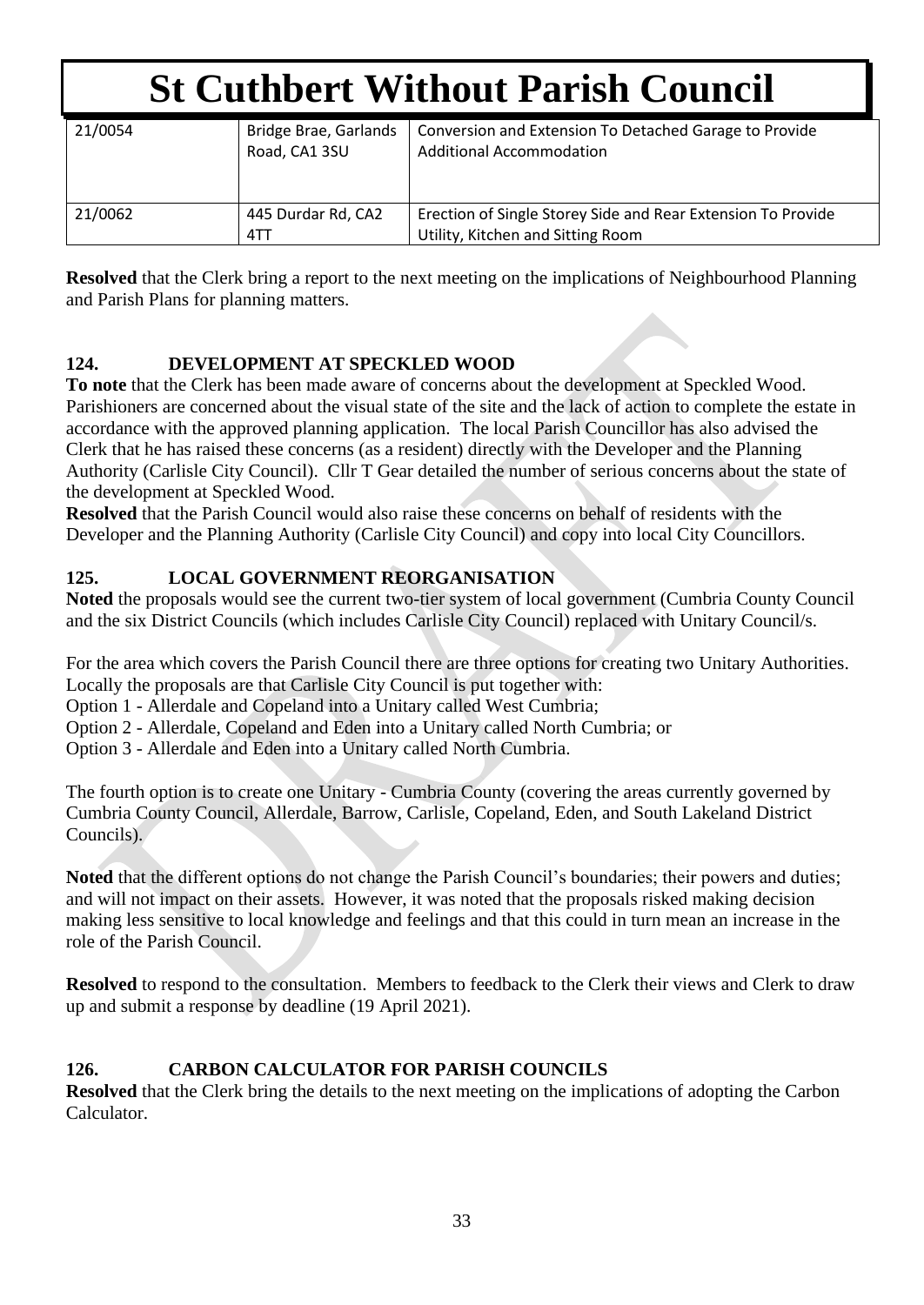### **127. REVISED ASSET REGISTER**

**Resolved** to adopt revised asset register subject to adding Wreay Village Green back in but with a note to the effect that ownership is unknown. The Clerk to bring a report updating on ownership to the next meeting and the implications for grounds and tree maintenance.

#### **128. FINANCE**

**1. Noted** the Annual Premium 1/4/21- 31/3/22 for the Insurance Policy (which is on a long-term agreement that terminates 31 May 2023) is due for payment and included on Schedule of Payments. **2. Authorised** payment of the accounts listed VN 67 – 77 below totalling £2715.38:

| VN | <b>Inv. Date</b> | <b>PAYEE</b>                        | CHO.   | <b>Purpose of Expenditure</b> | <b>GROSS</b>    | <b>VAT</b>      |
|----|------------------|-------------------------------------|--------|-------------------------------|-----------------|-----------------|
|    |                  |                                     |        |                               |                 |                 |
|    |                  |                                     | NO.    |                               | <b>AMOUNT £</b> | <b>INCLUDED</b> |
|    |                  |                                     |        |                               |                 | £               |
| 67 | 3/3/21           | <b>EON</b>                          | D/D    | <b>Electrical Supply</b>      | 59.50           | 2.83            |
| 68 | 10/3/21          | <b>Kompan Scotland Ltd</b>          | 201083 | <b>Rope for Basket Swing</b>  | 240.00          | 40.00           |
| 69 | 1/3/21           | <b>John Kelly</b>                   | 201084 | <b>Website and Domain</b>     | 128.73          | 13.96           |
|    |                  |                                     |        | <b>Renewal</b>                |                 |                 |
| 70 | 3/2/21           | <b>Mike Turnbull</b>                | 201085 | <b>Repairs to Play Area</b>   | 110.00          |                 |
| 71 | 4/3/21           | <b>B&amp;C Energy Solutions Ltd</b> | 201086 | <b>Repair to Bus Shelter</b>  | 360.00          | 60.00           |
| 72 | 5/3/21           | <b>Ian Rumney</b>                   | S/0    | <b>Bus Stop Cleaning</b>      | 100.00          |                 |
| 73 | 5/3/21           | <b>Ian Rumney</b>                   | 201087 | VT on Invoice (VN72)          | <b>20.00</b>    | 20.00           |
| 74 | 16/3/21          | H Broatch                           | 201088 | <b>Expenses and</b>           | 101.48          |                 |
|    |                  |                                     |        | <b>Disbursements</b>          |                 |                 |
|    |                  |                                     |        |                               |                 |                 |
| 75 | 28/3/21          | H Broatch                           | S/O    | <b>Salary March 21</b>        | 596.60          |                 |
|    |                  |                                     |        |                               |                 |                 |
|    |                  |                                     |        |                               |                 |                 |
| 76 | 25/3/21          | <b>HMRC</b>                         | 201089 | <b>PAYE March 21</b>          | 151.10          |                 |
|    |                  |                                     |        |                               |                 |                 |
|    |                  |                                     |        |                               |                 |                 |
| 77 | 16/2/21          | <b>Came &amp; Company</b>           | 201090 | Annual Insurance 1/4/21-      | 847.97          |                 |
|    |                  |                                     |        | 31/3/22                       |                 |                 |
|    |                  |                                     |        |                               |                 |                 |

**3. Monthly Bank Reconciliation (February 2021) – Noted** the reconciliation and balance for February 2021 (internally audited by Cllr A Smith)

**4. Noted** that the Cllr A Smith, Cllr C Stringfellow and Clerk/RFO held a joint training session in virtual meeting room on bank reconciliations. Cllr A Smith has kindly offered to stand-by to help Cllr C Stringfellow with any questions he may have on his first reconciliation which will be for March 2021.

**5. Noted** year end paperwork including Internal Audit for 2020/21 will be reported to the Annual Parish Council Meeting on 29 April 21. This is earlier than usual so the Clerk/RFO has made arrangements with the Internal Auditor to do the audit earlier.

### **129. RISK MANAGEMENT AND LIABILITIES**

- **1. Noted** the verbal reports from the Chairman and the Clerk.
- **2. Resolved** to approve the recommendations in the report from the Clerk on arrangements for visual fortnightly inspections and for three operational inspections to be done by Solway Garden & Landscapes. This would start from 1 April 2021. The Parish Council would also arrange and pay for training as soon as courses were running again following relaxation of Lockdown Rules.

#### **130. CLERK'S REPORT**

**Noted** the Clerk's Report. **Noted** that the By Election in St Cuthbert Without Ward will take place on 6 May 2021.

#### **131. AREAS OF CONCERN**

**Noted** no decisions can be taken at the meeting but the Clerk can be asked to investigate and report back to a future meeting or, if appropriate, to report to the relevant authority.